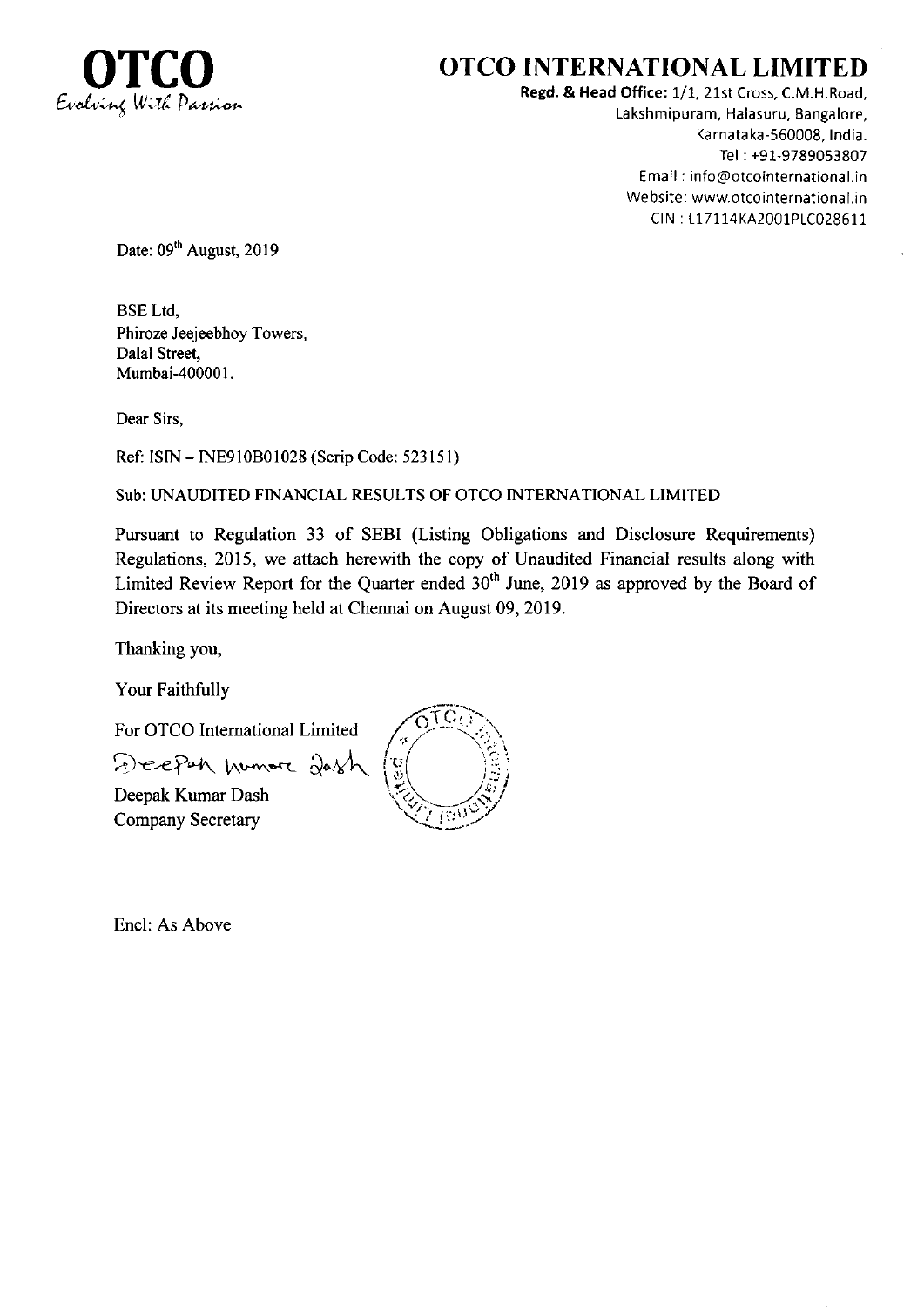#### OTCO INTERNATIONAL LIMITED 1/1, 21ST CROSS. C.M.H ROAD, LAKSHMIPURAM, HALASURU, BANGALORE, KARNATAKA - 560008 Corporate Identity Number: L17114KA2001PLC028611 STATEMENT OF STANDALONE UNAUDITED RESULTS FINANCIAL RESULTS FOR THE QUARTER ENDED 30.06.2019

|               |                                                                   |                  | (Rs.In Lacs Except EPS) |                          |                          |
|---------------|-------------------------------------------------------------------|------------------|-------------------------|--------------------------|--------------------------|
|               |                                                                   | <b>Ouarter</b>   | <b>Quarter</b>          | <b>Quarter</b>           | Year                     |
| ISL NO        | <b>Particulars</b>                                                | ended            | ended                   | ended                    | ended                    |
|               |                                                                   | 30.06.2019       | 31.03.2019              | 30.06.2018               | 31.03.2019               |
|               |                                                                   | <b>Unaudited</b> | <b>Audited</b>          | <b>Unaudited</b>         | <b>Audited</b>           |
|               |                                                                   |                  |                         |                          |                          |
| $\mathbf{I}$  | <b>Revenue From Operations</b>                                    |                  | $\blacksquare$          | $\bullet$                | 25.33                    |
| $\mathbf{II}$ | Other Income                                                      | $\mathbf{r}$     | 5.68                    | ÷.                       | 23.47                    |
| Ш             | Total Income (I+II)                                               | $\bullet$        | 5.68                    | $\overline{\phantom{a}}$ | 48.80                    |
| IV            | <b>EXPENDITURE</b>                                                |                  |                         |                          |                          |
|               | (a) Cost of Material Consumed                                     | -                | ۰                       | ۰                        | ÷                        |
|               | (b) Purchase of Stock in Trade & Related Expenses                 | $\blacksquare$   | 0.02                    | 9.29                     | 26.38                    |
|               | (c) Service Expenses                                              |                  | $\overline{a}$          | ۰                        | ä,                       |
|               | (d) Change in Inventories of Finished Goods, WIP & Stock in Trade |                  |                         | (9.29)                   | (9.29)                   |
|               | (e) Employee Benefit Expense                                      | 5.91             | 7.28                    | 12.13                    | 43.98                    |
|               | (f) Finance Costs                                                 | 5.11             | 4.87                    | 5.32                     | 18.83                    |
|               | (g) Depreciation & Amortization Expenses                          | 0.33             | 0.34                    | 0.65                     | 1.95                     |
|               | (h) Other Expenses                                                | 8.32             | 8.82                    | 8.95                     | 35.78                    |
|               | Total Expenses (IV)                                               | 19.68            | 21.33                   | 27.05                    | 117.63                   |
| v             | Profit/(Loss) before exceptional items and tax (III-IV)           | (19.68)          | (15.65)                 | (27.05)                  | (68.83)                  |
| <b>VI</b>     | <b>Exceptional Items</b>                                          |                  |                         |                          |                          |
| VII           | Profit/(Loss) before tax (V+VI)                                   | (19.68)          | (15.65)                 | (27.05)                  | (68.83)                  |
|               | <b>Tax Expenses</b>                                               |                  |                         |                          |                          |
| VIII          | a. Current Tax                                                    | $\blacksquare$   | (0.02)                  | $\blacksquare$           | (0.02)                   |
|               | b. Defend Tax                                                     |                  | 0.64                    |                          | 0.64                     |
| 1X            | Profit/(Loss) for the period (VII-VIII)                           | (19.68)          | (16.27)                 | (27.05)                  | (69.45)                  |
| X             | Other Comprehensive Income (Net of Tax)                           |                  |                         |                          | $\overline{\phantom{0}}$ |
|               | Items that will not be reclassified to Profit or Loss             |                  |                         |                          |                          |
| XI            | Total Comprehensive Income for the Period (IX+X)                  | (19.68)          | (16.27)                 | (27.05)                  | (69.45)                  |
| XII           | Paid up Equity Share Capital (Face Value of Rs. 2/-each)          | 259.36           | 259.36                  | 259.36                   | 259.36                   |
| $x_{\rm III}$ | Other Equity                                                      |                  |                         |                          |                          |
| XVII          | Earning per equity share of par Value of Rs. 2/- each             |                  |                         |                          |                          |
|               | (1) Basic and Diluted                                             | (0.15)           | (0.13)                  | (0.21)                   | (0.54)                   |
|               |                                                                   |                  |                         |                          |                          |
|               |                                                                   |                  |                         |                          |                          |

Note:

1. The above results have been reviewed by the Audit Committee and approved by the Board of Directors at their meeting held on 09.08.2019.

2. In accordance with the requirements of regulations 33 of the SEBI (Listing & other Discolsure requirements) Regulations, 2015, the statutory auditors have carried out a Limited Review of the standalone financial results for the quarter ended 30th June 2019.

3. The figures for the preceeding 3 months ended 31st March 2019 are the balancing figures between the Audited Financial Results for the year ended 31st March 2019 and the year to date figures upto the 3rd Quarter for the Nine months ended 31st Dec 2018

4. Figures of the previous quarter have been regrouped and reclassified to confirm to the classification of current period, wherever necessary.

Place : Chennai Date: 09.08.2019



For Otco International Limited

 $\hat{ }$ ,  $\hat{ }$ 

BAGYALAKSHMI THIRUMALAI Whole time Director **DIN No. 08186335**